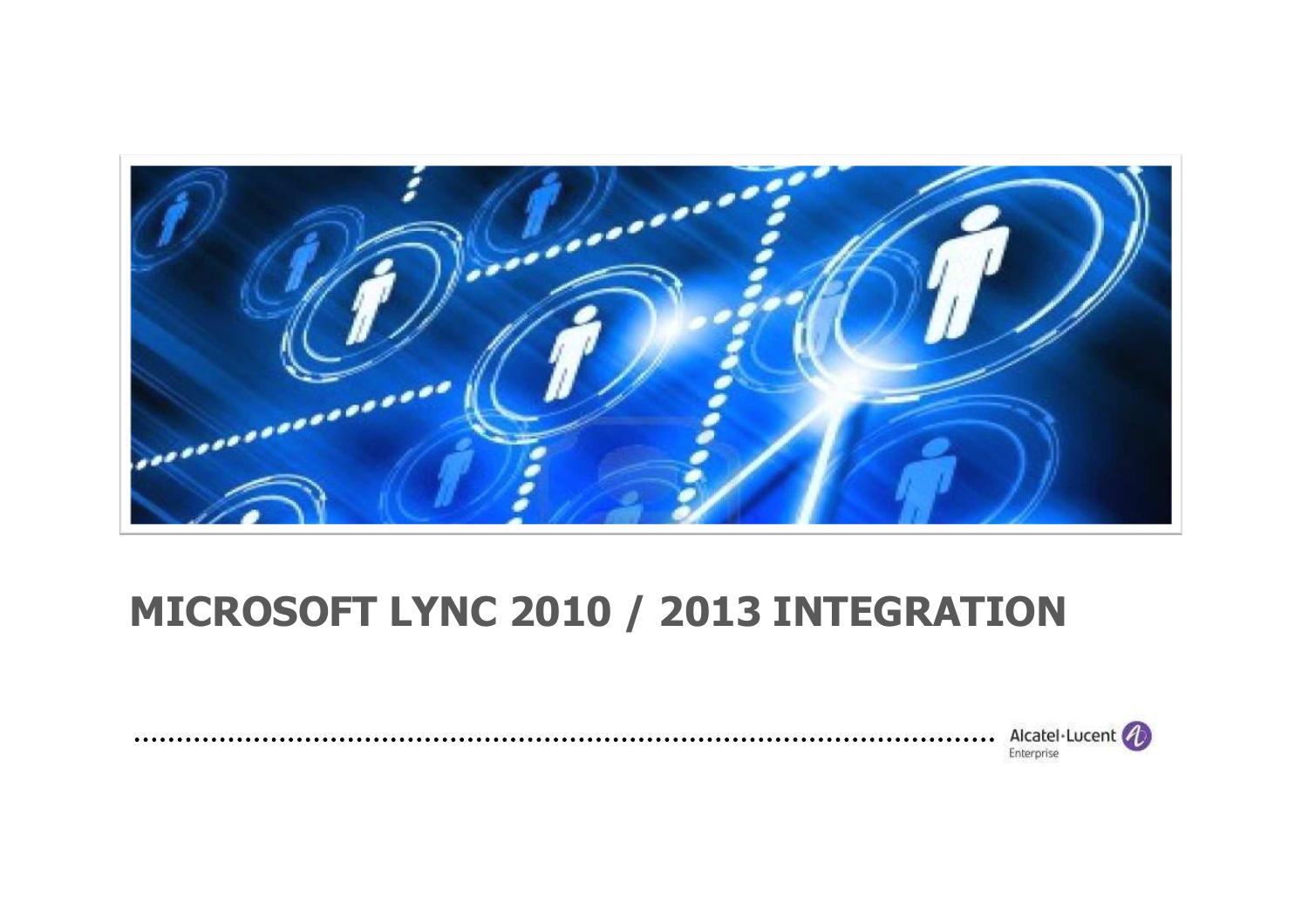### **Microsoft Lync 2010 / 2013 Integrationsarten**

**Interconnection**



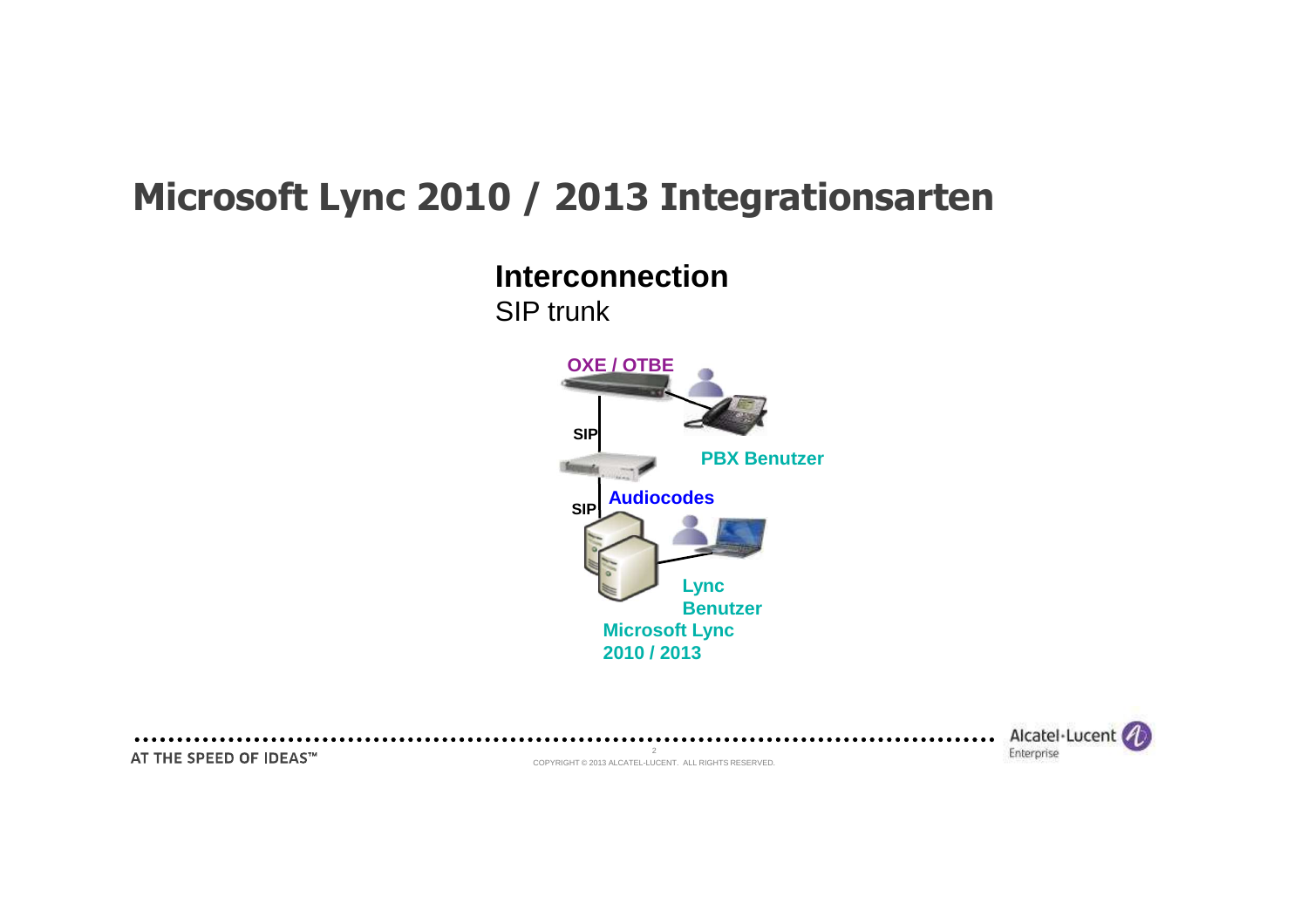#### **Microsoft Lync 2010 / 2013 Integrationsarten**

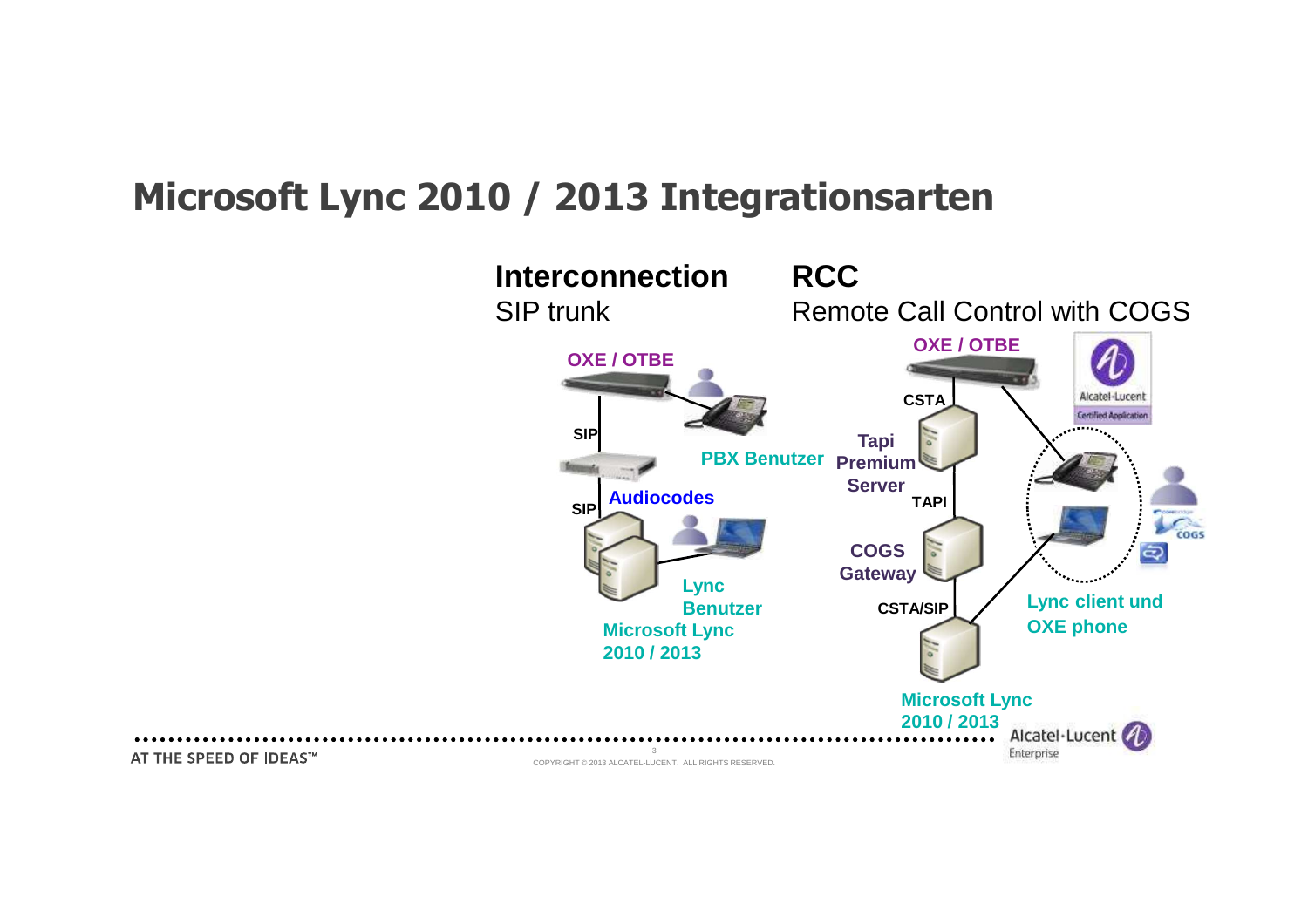#### **Microsoft Lync 2010 / 2013 Integrationsarten**

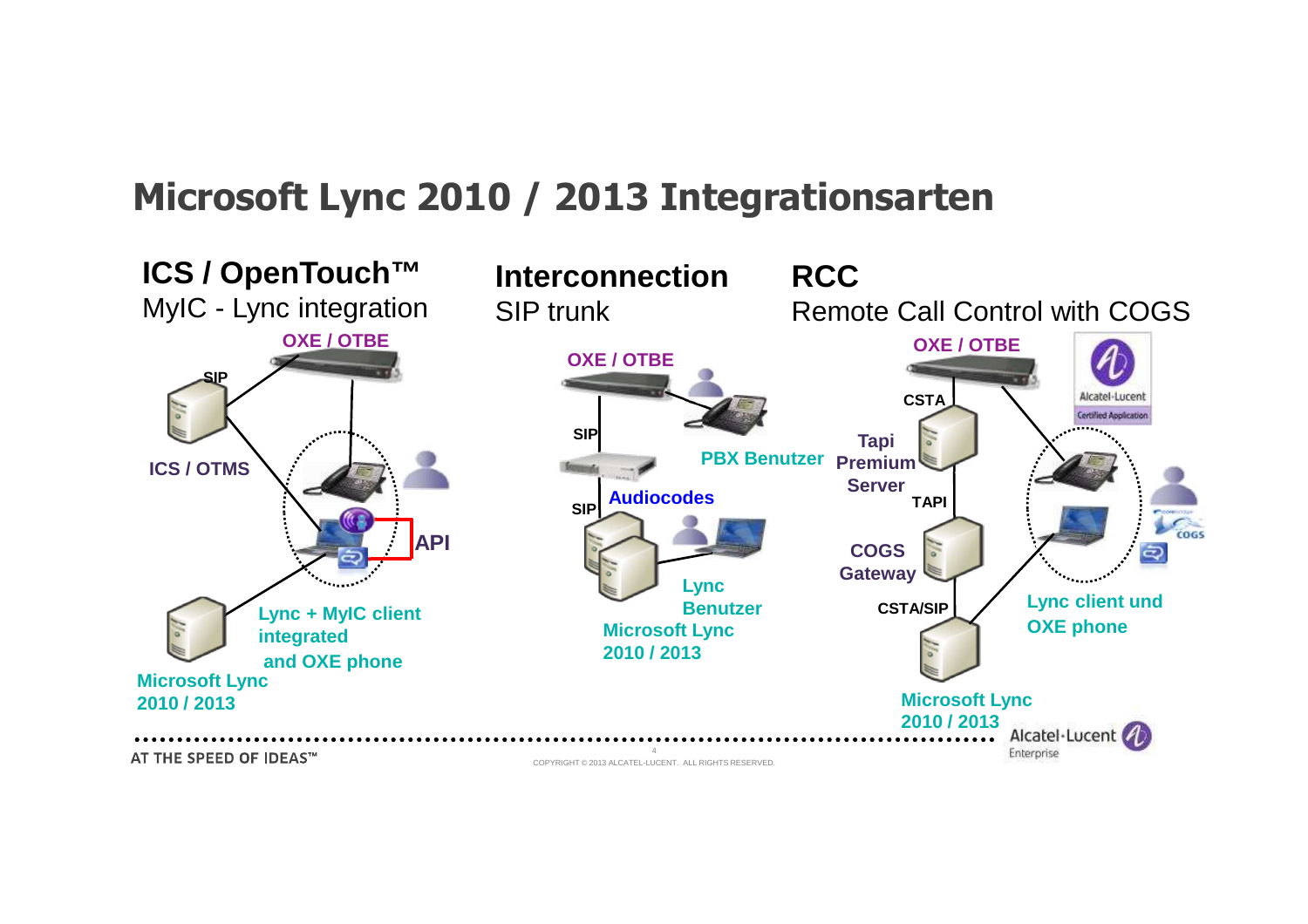## **Microsoft Lync 2010 / 2013 Leistungsmerkmale**

| <b>Funktion</b>                           | <b>Interconnection</b> | <b>Remote Call Control</b> | <b>Integration</b>        |
|-------------------------------------------|------------------------|----------------------------|---------------------------|
| Anruf zu int. / ext. Teilnehmer           | $\mathsf{X}$           | $\sf X$                    | $\boldsymbol{\mathsf{X}}$ |
| Anruf von int. / ext. Teilnehmer annehmen | $\sf X$                | $\sf X$                    | $\sf X$                   |
| Verbinden von int. / ext. Anrufen         | $\sf X$                | $\sf X$                    | X                         |
| Anruf halten                              | X                      | $\sf X$                    | X                         |
| unterschiedliche Managementsystem         | $\sf X$                | $\sf X$                    | X                         |
| Unterschiedliche Abrechnungssysteme       | $\sf X$                | $\overline{\phantom{0}}$   |                           |
| DTMF Töne senden                          | $\sf X$                | $\sf X$                    | $\boldsymbol{X}$          |
| Verbinden mit Vorankündigung              |                        | $\mathsf{X}$               | X                         |
| Rufumleitungen sofort                     | $\sf X$                | X                          | X                         |
| Rufumleitung bei besetzt                  |                        | X                          | X                         |
| Rufumleitung keine Antwort                | $\sf X$                | $\sf X$                    | X                         |
| 500+ Leistungsmerkmale der OXE / OT       |                        | $\sf X$                    | X                         |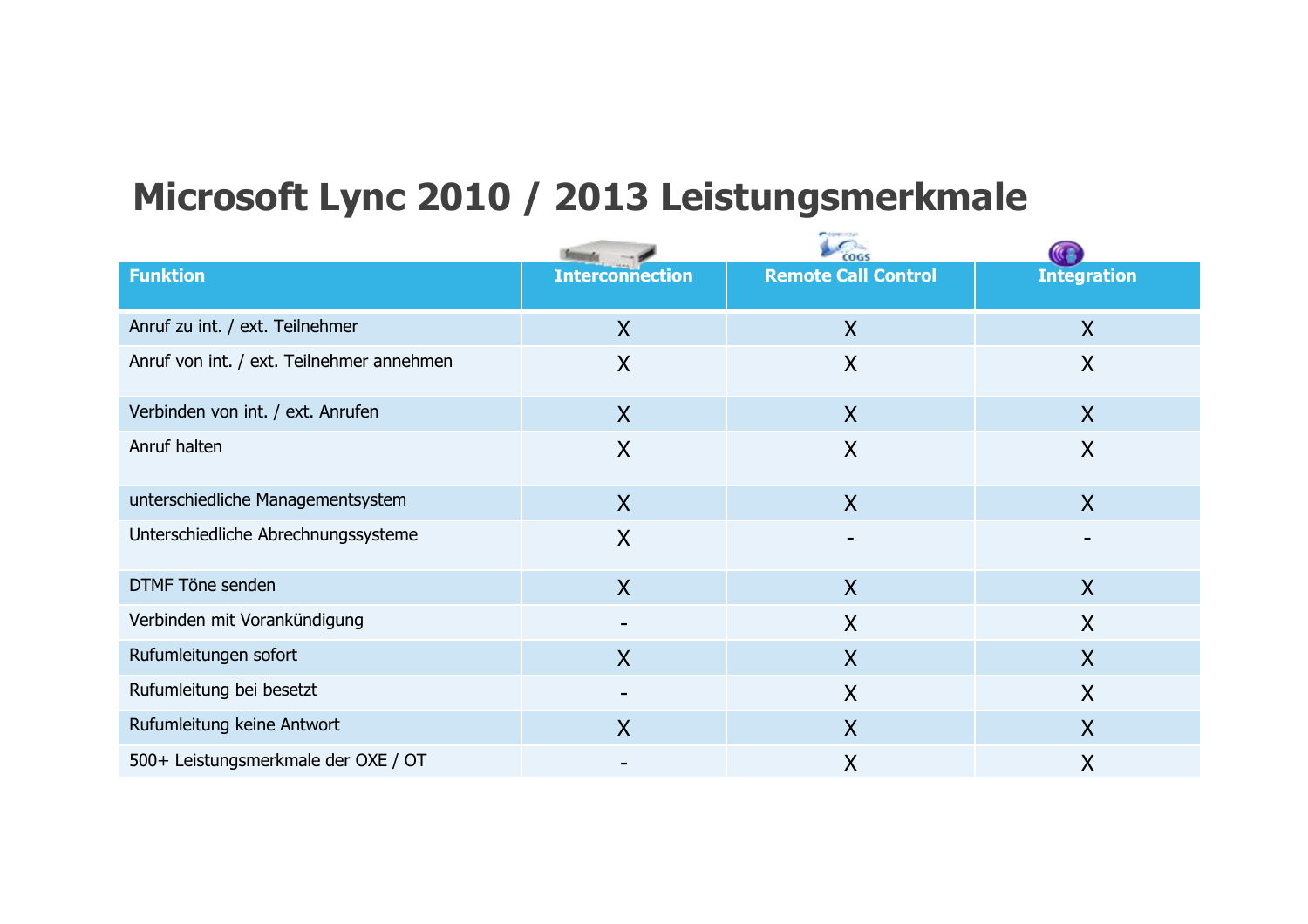#### **Microsoft Lync 2010 / 2013 Integrationsarten & Lizenzen** Zusammenfassung